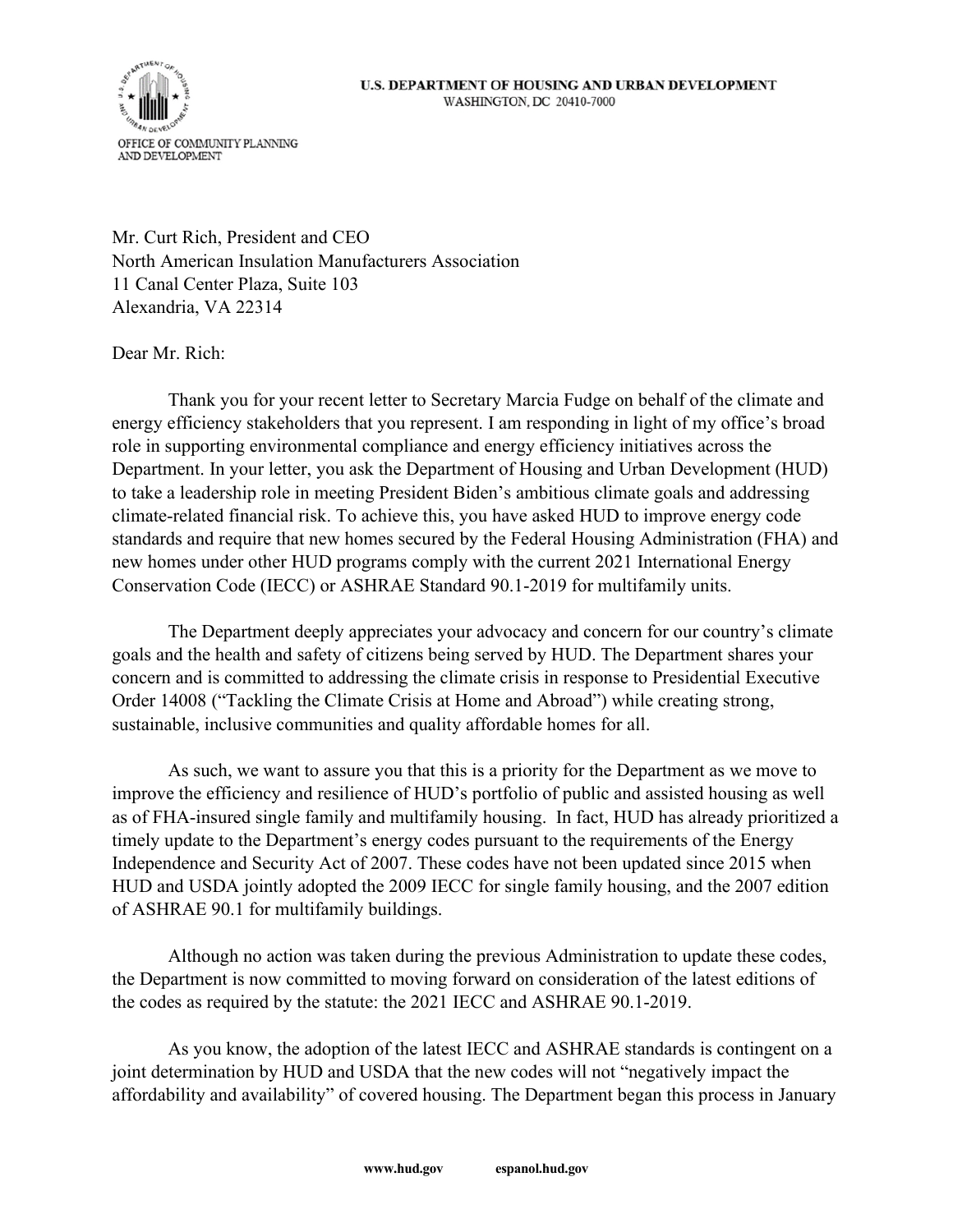and is currently drafting a Proposed Determination of Affordability and Availability, pursuant to Section 109 of the Cranston Gonzalez Affordable Housing Act (41 USC 12709). HUD expects to publish a Preliminary Determination for public comment as required by the statute later this year.

We hope this information is helpful in addressing and responding to the concerns of your stakeholders. We value your input and hope that you will continue to stay engaged in our shared goal of fostering sustainable, inclusive communities across the nation.

Sincerely,

KEVIN BUSH BUSH Digitally signed by KEVIN Date: 2021.07.29 16:07:58 -04'00'

Kevin J. Bush

Deputy Assistant Secretary for Grant Programs Office of Community Planning and Development